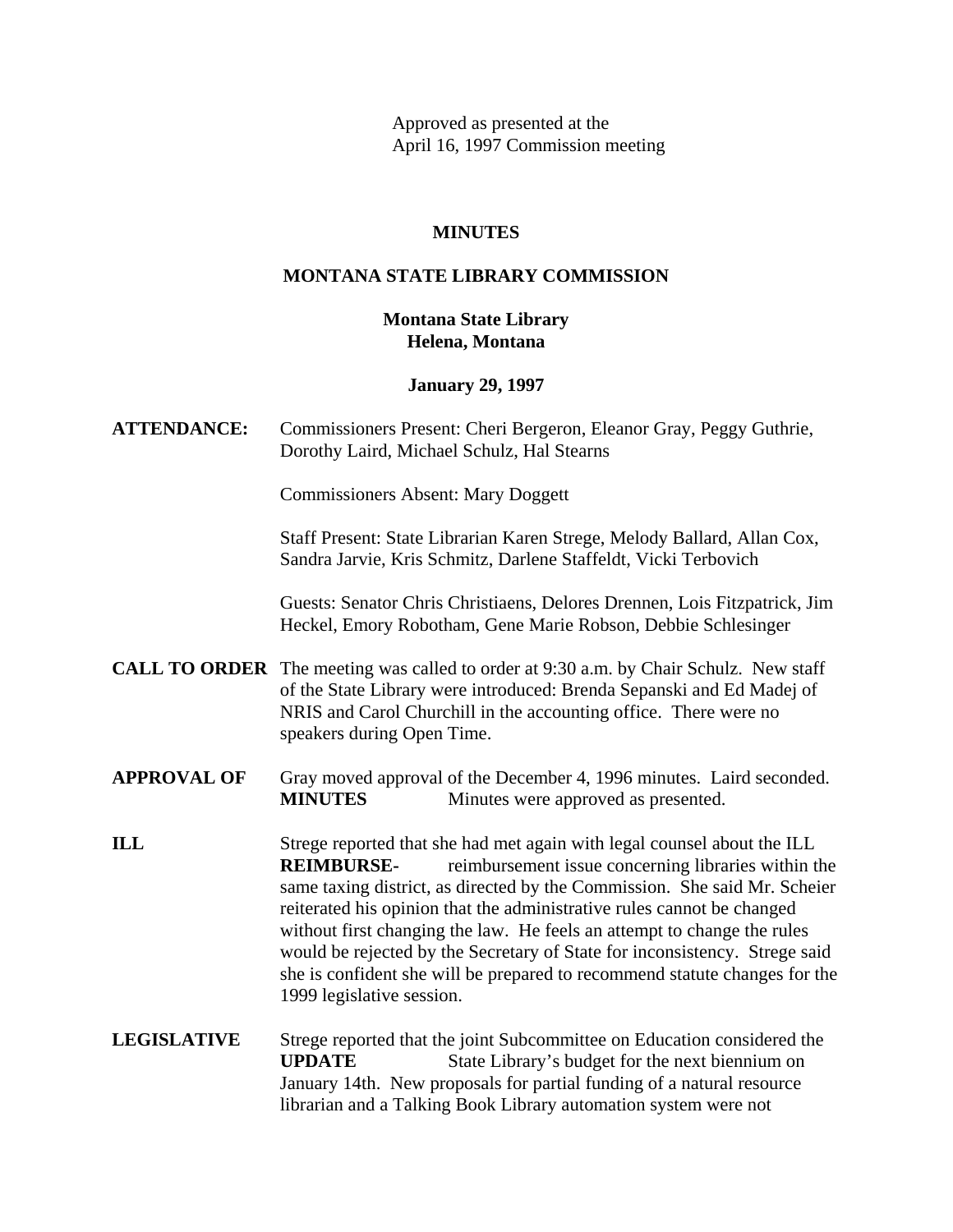|                                         | approved. Commission consensus was that Strege should pursue those<br>proposals through the Appropriations Committee.                                                                                                                                                                                                                                                                                                                  |
|-----------------------------------------|----------------------------------------------------------------------------------------------------------------------------------------------------------------------------------------------------------------------------------------------------------------------------------------------------------------------------------------------------------------------------------------------------------------------------------------|
|                                         | Strege also apprised the Commission of the status of HB 53, which<br>changes all references to "handicapped" persons in state law to "disabled."<br>She said the bill has been amended, however, to delete the reference to<br>library service to the blind and replace that with the phrase, "provide"<br>library services for individuals with disabilities."                                                                        |
| FEDERATION                              | Staffeldt presented the FY 98 federation plans of service and recommend-<br>ed approval of each, contingent upon final approval<br><b>PLANS OF</b><br>biennial budget by the<br>of the State Library's SERVICE<br>legislature and governor. She noted that each of the plans emphasizes at<br>least four of the areas of Commission emphasis: technology, continuing<br>education, reference support, resource sharing and consulting. |
| FEDERATION                              | Drennen shared notes from the January 28th Federation Coordinators<br><b>COORDINATORS</b> meeting. The had discussed draft legislation,<br>Strege's philosophies and REPORT<br>assumptions for a Library<br>Development Plan and the need for the State Library to take a leadership<br>role to facilitate discussions involving all types of libraries. Drennen<br>distributed written reports from each of the federations.          |
| <b>COMMISSION</b>                       | Schulz said he hopes to prepare written reports on his activities as Com-<br><b>CHAIR</b><br>mission Chair.                                                                                                                                                                                                                                                                                                                            |
| MLA                                     | Heckel reported that plans for the MLA Conference are being finalized.<br>He distributed registration packets, noting that there will be a pre-<br>conference offering on budgeting and a post-conference workshop by<br>WLN on nonprint media. He announced the bowling fundraiser for the<br>Sheila Cates scholarship.                                                                                                               |
| <b>GOVERNMENT</b>                       | Fitzpatrick told the Commission about HB 366, the MLA-sponsored bill to<br><b>AFFAIRS</b><br>provide content and training in electronic<br>information. She said two obscenity bills have been drafted. Heckel<br>talked about HB 89, which would revise telecommunications rates and<br>provide each community with an Internet access center.                                                                                        |
| NRIS                                    | Cox told the Commission that the NRIS Advisory Committee met recently<br>and discussed their current and future roles. The<br><b>ADVISORY</b><br>committee would like to <b>COMMITTEE</b><br>become more active. He said<br>NRIS is in the midst of a strategic planning process, which was initiated<br>by a needs assessment survey and liaison with the Commission.                                                                 |
| <b>State Library Commission Minutes</b> |                                                                                                                                                                                                                                                                                                                                                                                                                                        |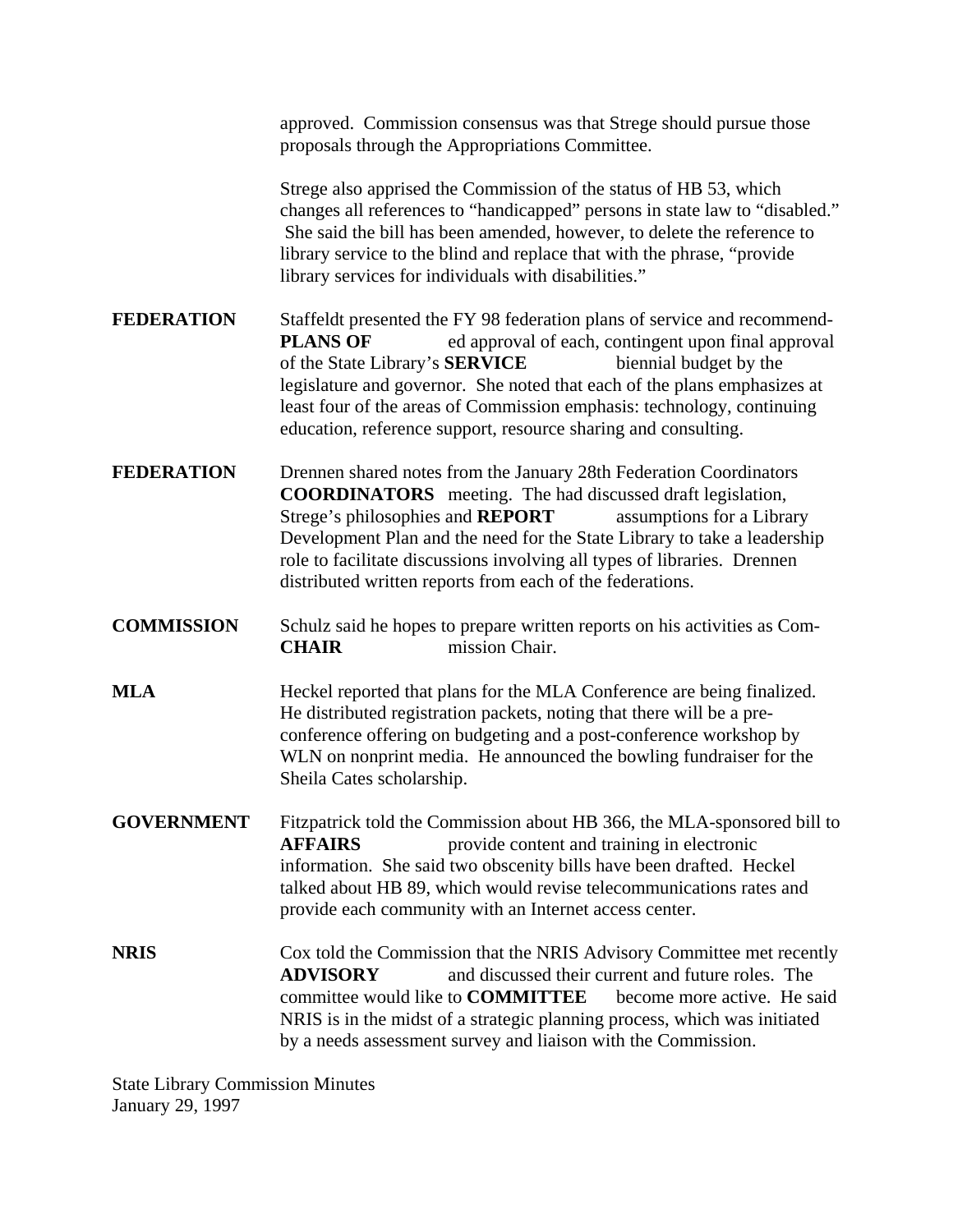Page Three

.

- **AUTOMATION** Staffeldt reported there are currently 500 electronically registered **SYSTEM** borrowers on the State Library automation system. The largest groups of users are state employees and patrons from Broad Valleys Federation. Several other libraries are acquiring software to access the collection.
- **COLLECTION** Staffeldt distributed the Montana Collection Management 1996 Honor **MANAGEMENT** Roll. She said there were 14 libraries on the honor roll in 1994 and 27 in **HONOR ROLL** 1996. She feels the Honor Roll encourages to libraries to continue adding records to WLN and to update policies.
- **INTERNET** Strege said the contract with InfoMine of the Rockies, to provide Internet **ACCESS** access to libraries, has been signed. Individual memorandums of understanding have been sent to participating libraries for signature.
- **FEDERAL** Strege reported that State Library staff are awaiting guidelines on the new **FUNDING** Library Services and Technology Act. Information has been received indicating that 1997 LSCA funds can be carried over into another fiscal year and can be used for LSTA purposes. Preliminary information indicates that a long range plan for the use of LSTA will be due April 1. Strege said she would like to ask for an extension, so that the technology and long range plans currently being developed can be incorporated into a federal plan. Guthrie expressed opposition to requesting an extension. Strege said the deadline may be extended to August.
- **MLA** It was announced that the State Library Commission will host an open **CONFERENCE** house at the MLA conference.
- **LIBRARY** Senator Chris Christiaens of Great Falls proposed to the Commission the **FOUNDATION** idea of starting a statewide or regional foundations for libraries, to help defray the rising ongoing costs. He said he envisions a foundation as a means to enhancing services. The Commission may also wish to engage in a public relations effort to help rural areas establish their own foundations, according to Christiaens.
- **2ND QUARTER** Schmitz discussed the FY 97 second quarter financial report and the **FINANCIAL** additional NRIS contracts. She said we are still facing a deficit in **REPORT** personal services; funds will be requested from the contingency fund.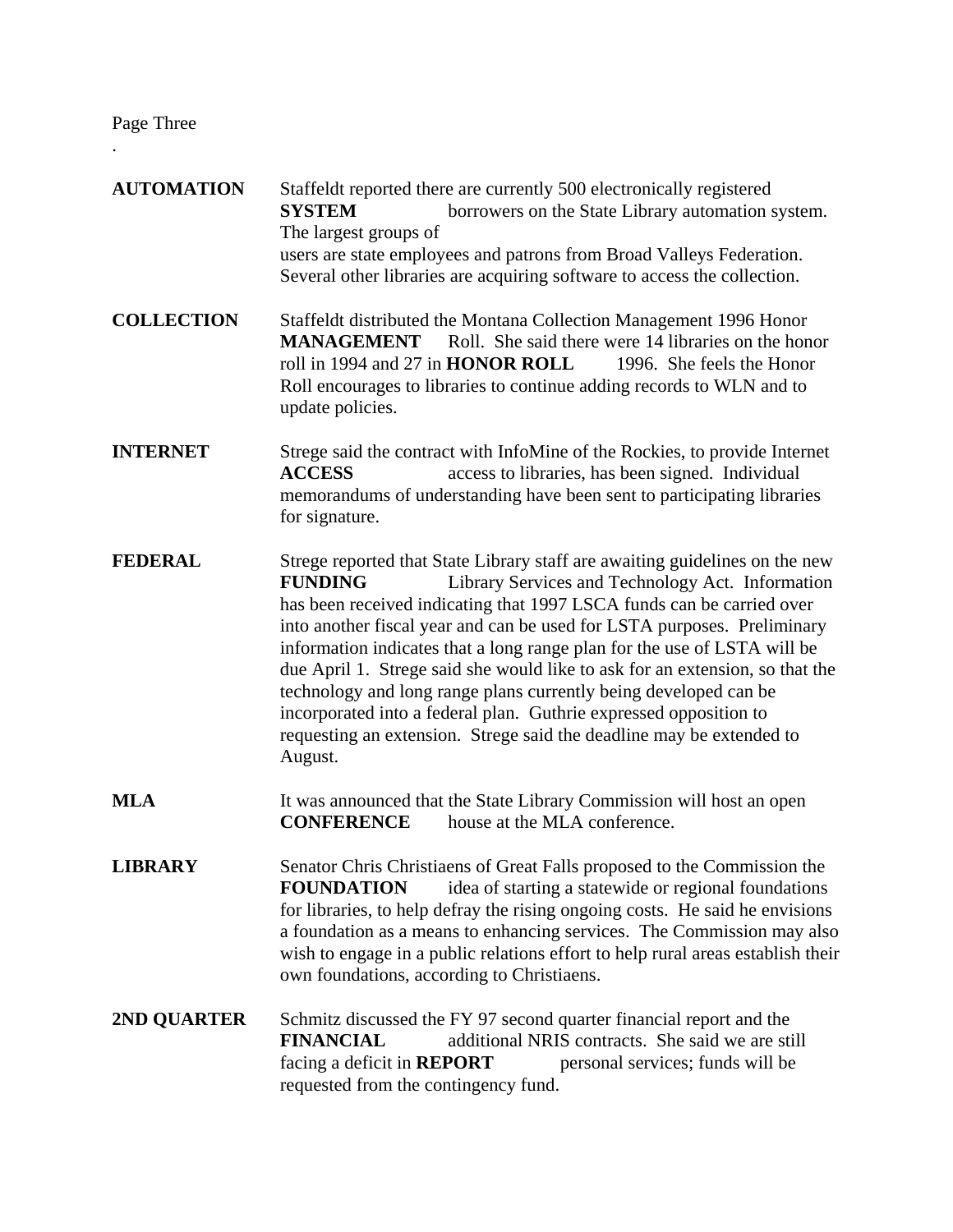**COMMISSION** Schulz asked the Commission if they wished to address specific meeting **BYLAWS** dates (i.e. months, weeks) in their bylaws. Several said they find it easier to have a definite schedule around which to plan. The discussion of bylaws will continue at the April meeting.

**LONG RANGE** Strege told the Commission she had begun evaluating comments from **PLAN** federations on the long range plan and would like to begin drafting the document soon. She said the Commission had not had the opportunity to provide input and asked them what they would like to see from the State Library in the next ten years. Some of the recommendations were:

- more consulting
- renewed emphasis on trustee training
- technology assistance to schools
- cataloging assistance
- CE for library staffs, trustees
- more consultants
- state-of-the-art equipment
- public relations effort
- leadership role among all libraries
- enabling, instigating
- personal contacts with libraries
- Commission members more active around the state
- State Library as digital archive

Schulz asked Commission members to bring their individual one-year goals to the next meeting.

| <b>ACTION ITEMS</b>     |                                                                                                                                                                                                                                                                                                                                                                                         |
|-------------------------|-----------------------------------------------------------------------------------------------------------------------------------------------------------------------------------------------------------------------------------------------------------------------------------------------------------------------------------------------------------------------------------------|
| <b>Plans of Service</b> | The Commission unanimously approved each of the federation plans of<br>service per the following motions, each with the stipulation that approval<br>is dependent on the 1997 Legislative Session:<br>Broad Valleys: Gray, Guthrie Sagebrush: Guthrie, Bergeron<br>Golden Plains: Laird, Gray<br>South Central: Guthrie, Bergeron<br>Pathfinder: Bergeron, GuthrieTamarack: Laird, Gray |
| <b>Financial Report</b> | Gray moved "to approve second quarter 1997 financial report." Laird<br>seconded. Motion passed unanimously.                                                                                                                                                                                                                                                                             |
|                         | <b>Collection Manage-</b> Gray moved to "approve Collection Management Honor Roll." Bergeron<br>ment Honor Roll<br>seconded. Approval was unanimous.                                                                                                                                                                                                                                    |
| <b>HB</b> 53            | Guthrie recommended that the Commission send a resolution to the<br>legislature that the language of HB 53 be returned to the original which                                                                                                                                                                                                                                            |